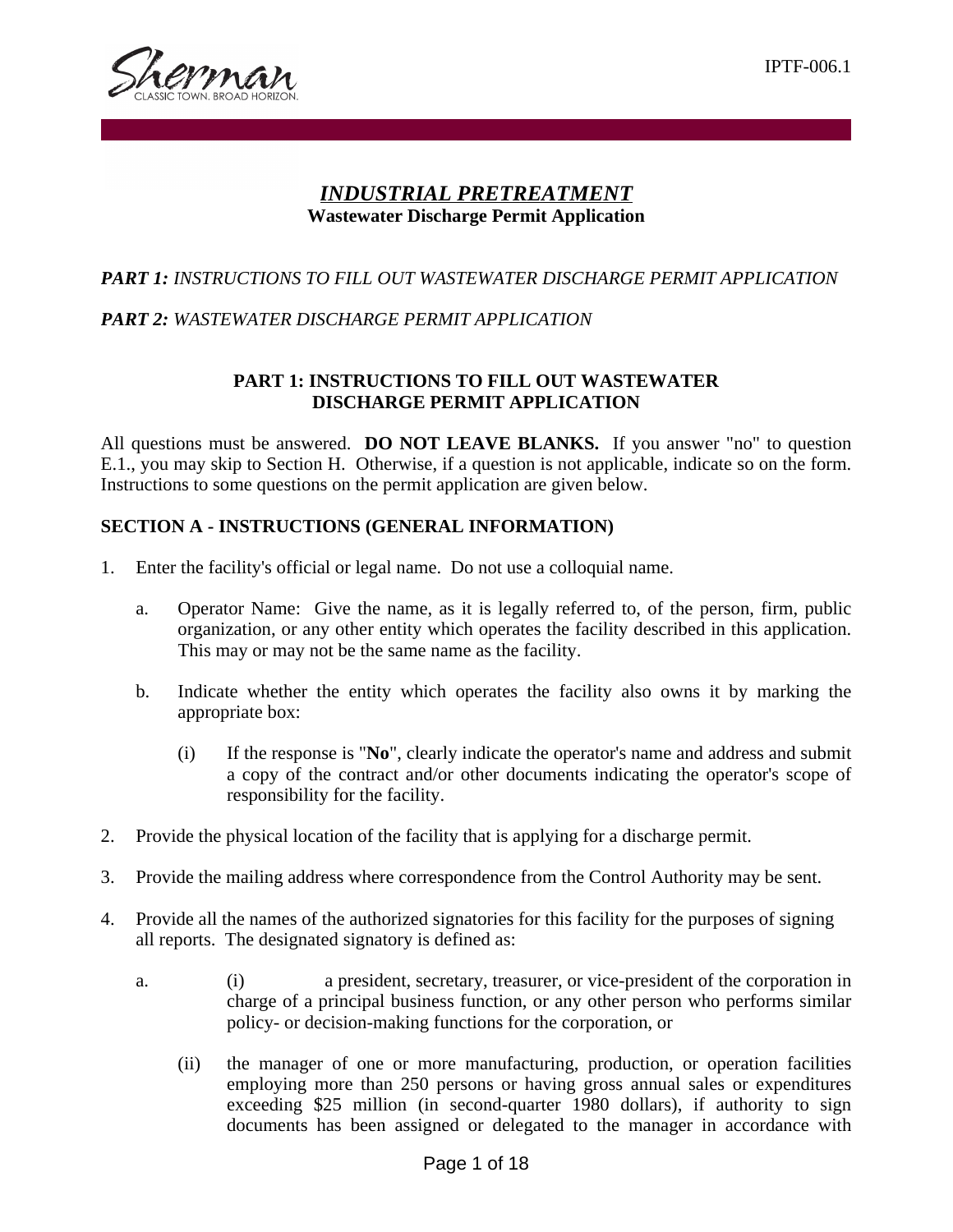corporate procedures.

- b. A general partner or proprietor if the Industrial User submitting the reports is a partnership or sole proprietorship respectively.
- c. The principal executive officer or director having responsibility for the overall operation of the discharging facility if the Industrial User submitting the reports is a Federal, State, or local governmental entity, or their agents.
- d. A duly authorized representative of the individual designated in paragraph (a), (b), or (c) of this section if:
	- (i) The authorization is made in writing by the individual described in paragraph (a), (b), or (c);
	- (ii) The authorization specifies either an individual or a position having responsibility for the overall operation of the facility from which the industrial discharge originates, such as the position of plant manager, operator of a well, or well field superintendent, or a position of equivalent responsibility, or having overall responsibility for environmental matters for the company; and
	- (iii) The written authorization is submitted to the City.
- e. If an authorization under paragraph (d) of this section is no longer accurate because a different individual or position has responsibility for the overall operation of the facility, or overall responsibility for environmental matters for the company, a new authorization satisfying the requirements of paragraph (d) of this section must be submitted to the City prior to or together with any reports to be signed by an authorized representative.
- 5. Provide the name of a person who is thoroughly familiar for the facts reported on this form and who can be contacted by the Control Authority (e.g., the plant manager).

## **SECTION B - INSTRUCTIONS (BUSINESS ACTIVITY)**

- 1. Check off all operations that occur or will occur at your facility. If you have any questions regarding how to categorize your business activity, contact the Control Authority for technical guidance.
- 3. For all processes found on the premises, indicate the Standard Industrial Classification (SIC) Code Number, as found in the most recent Edition of Standard Industrial Classification Manual prepared by the Executive Office of the President, Office of Management and Budget. This document is available from the Government Printing Office in Washington D.C., or in San Francisco, California. **DO NOT USE PREVIOUS EDITIONS OF THE MANUAL.** Copies of the manual are also available at most public libraries.

## **SECTION C - INSTRUCTIONS (WATER SUPPLY)**

Page 2 of 18 4. Provide daily average water usage within the facility. Contact cooling water is cooling water that during the process comes into contact with process materials, thereby becoming contaminated. Non-contact cooling waster does not come into contact with process materials.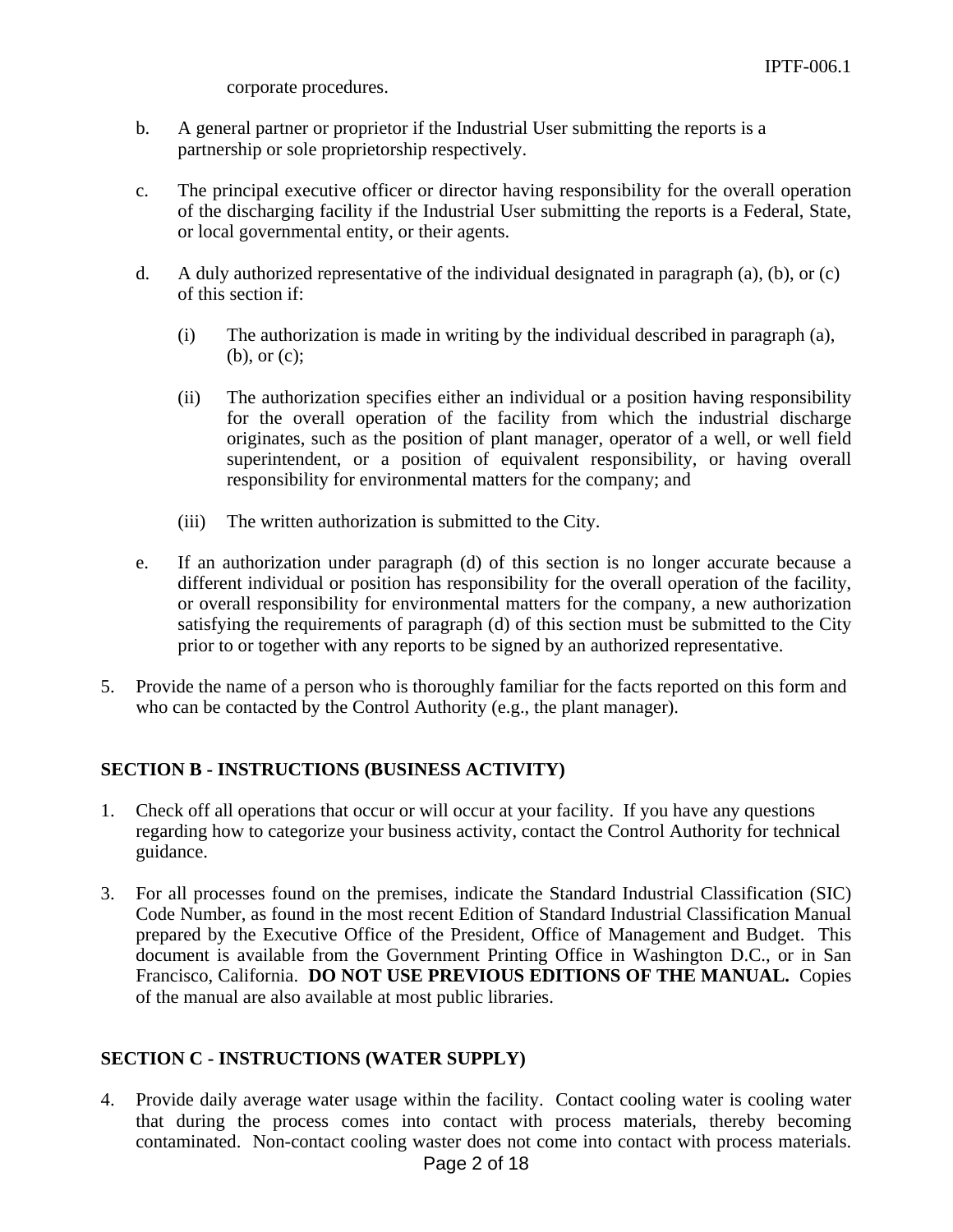Sanitary water includes only water used in restrooms. Plant and equipment wash down includes floor wash down. If sanitary flow is not metered, provide an estimate based on 15 gallons per day (gpd) for each employee.

#### **SECTION E - INSTRUCTIONS (WASTEWATER DISCHARGE INFORMATION)**

- 1. If you answer "no" to this question, skip to Section H, otherwise complete the remainder of the application.
- 4. Non-categorical users should report average daily and maximum daily wastewater flows from each process, operation, or activity present at the facility. Categorical users should skip to question 5.
- 5. Categorical users should report average daily and maximum daily wastewater flows from every regulated, unregulated, and dilution process. A regulated waste stream is defined as wastewater from an industrial process that is regulated for a particular pollutant by a categorical pretreatment standard. Unregulated waste streams are waste streams from an industrial process that are not regulated by a categorical pretreatment standard and are not defined as a dilution waste stream. Dilution waste streams include sanitary wastewater, boiler blow down, non-contact cooling water or blow down, storm water streams, demineralize backwash streams and process waste streams from certain industrial subcategories exempted by EPA from categorical pretreatment standards. (For further details see 40 CFR 403.6 (e).)
- 6. Total Toxic Organics (TTO) means the sum of the masses or concentrations of specific toxic organic compounds found in the industrial user's process discharge. The individual organic compounds that make up the TTO value and the minimum reportable quantities differ according to the particular industrial category (see applicable categorical pretreatment standards, 40 CFR Parts 405-471).

## **SECTION G - INSTRUCTIONS (FACILITY OPERATIONAL CHARACTERISTICS)**

- 2. Indicate whether the business activity is continuous throughout the year or if it is seasonal. If the activity is seasonal, circle the months of the year during which the discharge occurs. Make any comments you feel are required to describe the variation in operation of your business activity.
- 4. Indicate any shut downs in operation which may occur during the year and indicate the reasons for shutdown.

## **SECTION I - INSTRUCTIONS (NON-DISCHARGED WASTES)**

- 1. For wastes not discharged to the Control Authority's sewer, indicate types of waste generated, amount generated, the way in which the waste is disposed (e.g. incinerated, hauled, etc.), and the location of disposal.
- 2. On-site disposal system could be a septic system, lagoon, holding ponds (evaporative-type), etc.
- Page 3 of 18 6. Types of permits could be: air, hazardous waste, underground injection, solid waste, NPDES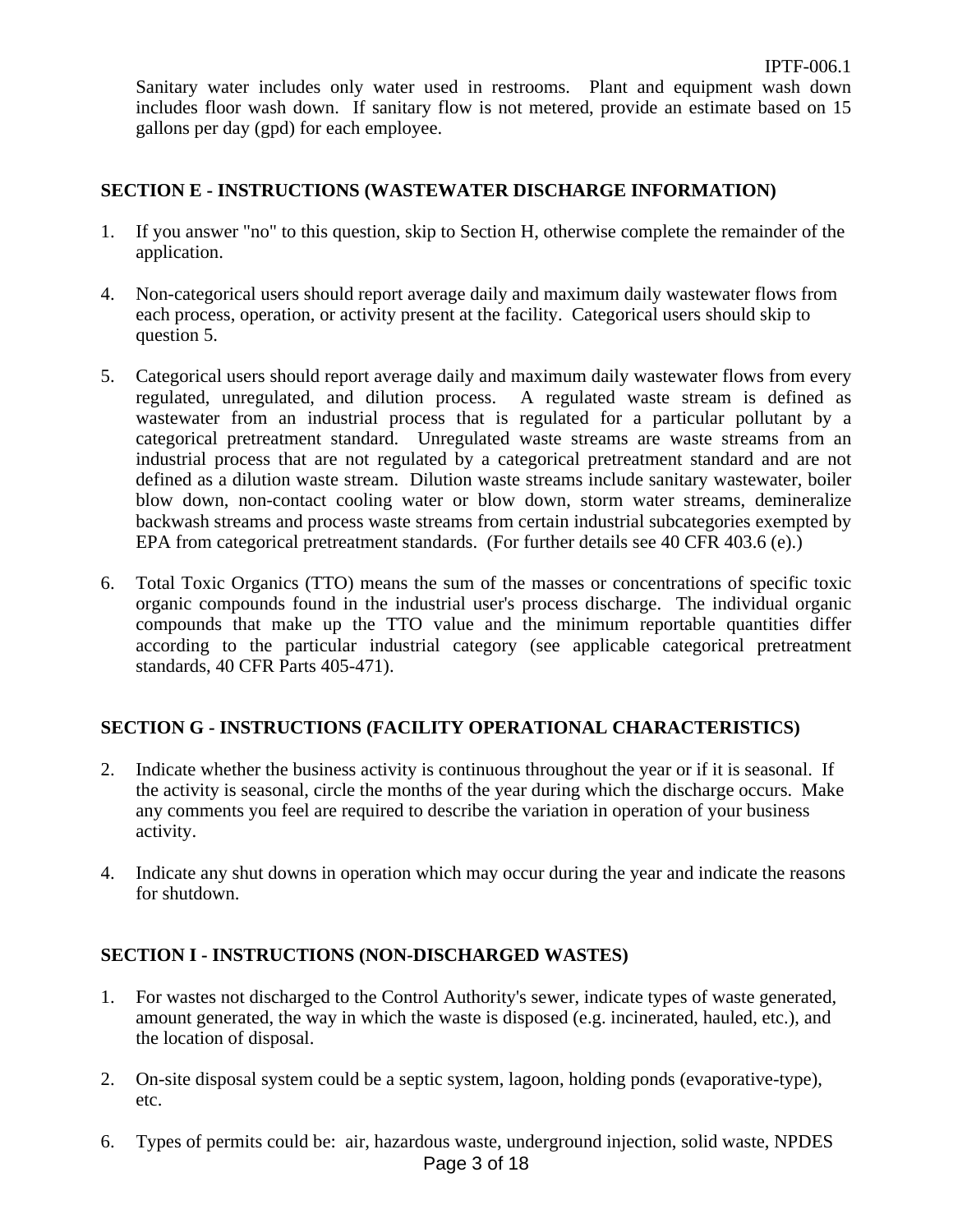(for discharges to surface water), etc.

## **PART 2: WASTEWATER DISCHARGE PERMIT APPLICATION**

Note: *Please read Appendix A, beginning on page 15, prior to completing this application.*

#### **SECTION A - GENERAL INFORMATION**

| $\mathbf{1}$ . |                                                                                              | Facility Name: Name and Solid School and School and School and School and School and School and School and School and School and School and School and School and School and School and School and School and School and Schoo |  |  |  |  |
|----------------|----------------------------------------------------------------------------------------------|--------------------------------------------------------------------------------------------------------------------------------------------------------------------------------------------------------------------------------|--|--|--|--|
|                |                                                                                              | a. Operator Name:                                                                                                                                                                                                              |  |  |  |  |
|                | $b_{\cdot}$                                                                                  | Is the operator identified in 1.a., the owner of the facility? Yes $\Box$<br>$\overline{N_0}$                                                                                                                                  |  |  |  |  |
|                | If no, provide the name and address of the operator and submit a copy of the<br>Page 4 of 18 |                                                                                                                                                                                                                                |  |  |  |  |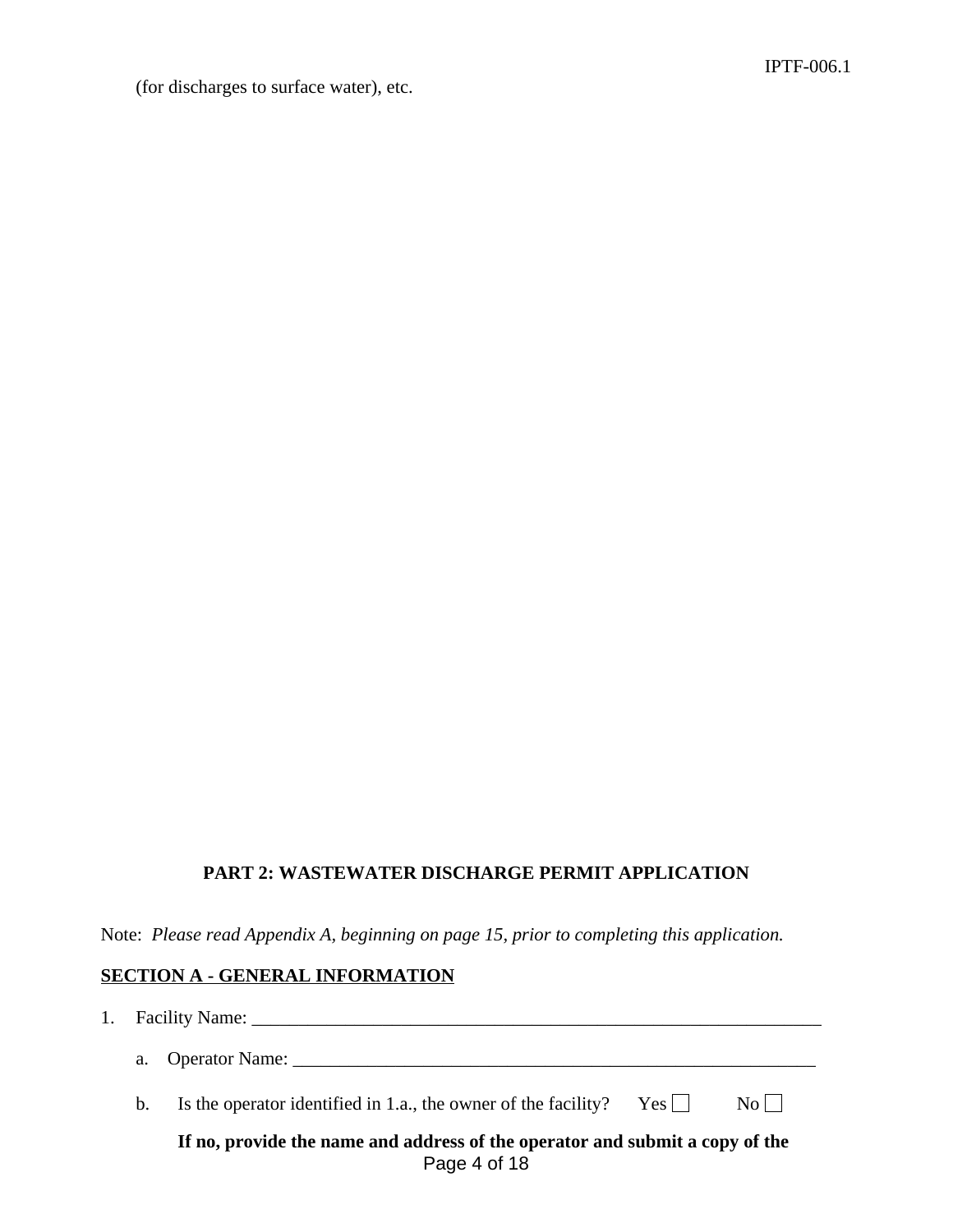| <b>Facility Address</b>         |                                                                                                                                                                                                                                                                                                        |  |
|---------------------------------|--------------------------------------------------------------------------------------------------------------------------------------------------------------------------------------------------------------------------------------------------------------------------------------------------------|--|
|                                 |                                                                                                                                                                                                                                                                                                        |  |
|                                 |                                                                                                                                                                                                                                                                                                        |  |
| <b>Business Mailing Address</b> |                                                                                                                                                                                                                                                                                                        |  |
|                                 |                                                                                                                                                                                                                                                                                                        |  |
|                                 |                                                                                                                                                                                                                                                                                                        |  |
|                                 | Designated signatory authority of the facility<br>(Attach similar information for each authorized representative)                                                                                                                                                                                      |  |
|                                 | Title:                                                                                                                                                                                                                                                                                                 |  |
|                                 |                                                                                                                                                                                                                                                                                                        |  |
|                                 |                                                                                                                                                                                                                                                                                                        |  |
|                                 |                                                                                                                                                                                                                                                                                                        |  |
|                                 | Phone #: $\frac{1}{2}$ = $\frac{1}{2}$ = $\frac{1}{2}$ = $\frac{1}{2}$ = $\frac{1}{2}$ = $\frac{1}{2}$ = $\frac{1}{2}$ = $\frac{1}{2}$ = $\frac{1}{2}$ = $\frac{1}{2}$ = $\frac{1}{2}$ = $\frac{1}{2}$ = $\frac{1}{2}$ = $\frac{1}{2}$ = $\frac{1}{2}$ = $\frac{1}{2}$ = $\frac{1}{2}$ = $\frac{1}{2}$ |  |
|                                 |                                                                                                                                                                                                                                                                                                        |  |
| Designated facility contact     |                                                                                                                                                                                                                                                                                                        |  |
|                                 |                                                                                                                                                                                                                                                                                                        |  |

## **SECTION B - BUSINESS ACTIVITY**

Industrial Categories**\***

1. If your facility employs or will be employing processes in any of the industrial categories or business activities listed below (regardless of whether they generate wastewater, waste sludge, or hazardous wastes), place a check beside the category of business activity **(check all that apply).**

| $\Box$ Aluminum Forming                | Concentrated Aquatic Animal Production  |
|----------------------------------------|-----------------------------------------|
| $\Box$ Asbestos Manufacturing          | <b>Construction and Development</b>     |
| $\Box$ Battery Manufacturing           | Dairy Processing                        |
| Canned Preserved Fruits and Vegetables | Electrical and Electric Components Man. |
| Canned Preserved Seafood Processing    | Electroplating                          |
| Carbon Black                           | <b>Explosives Manufacturing</b>         |
| $\Box$ Coal Mining                     | <b>Feedlots</b>                         |
| $\Box$ Coil Coating                    | Fertilizer Manufacturing                |
| $\Box$ Copper Forming                  | Ferroalloy Manufacturing                |
| $\Box$ Cement Manufacturing            | <b>Glass Manufacturing</b>              |
| Centralized Waste Treatment            | <b>Grain Mills</b>                      |

**contract and/or other documents indicating the operator's scope of responsibility for**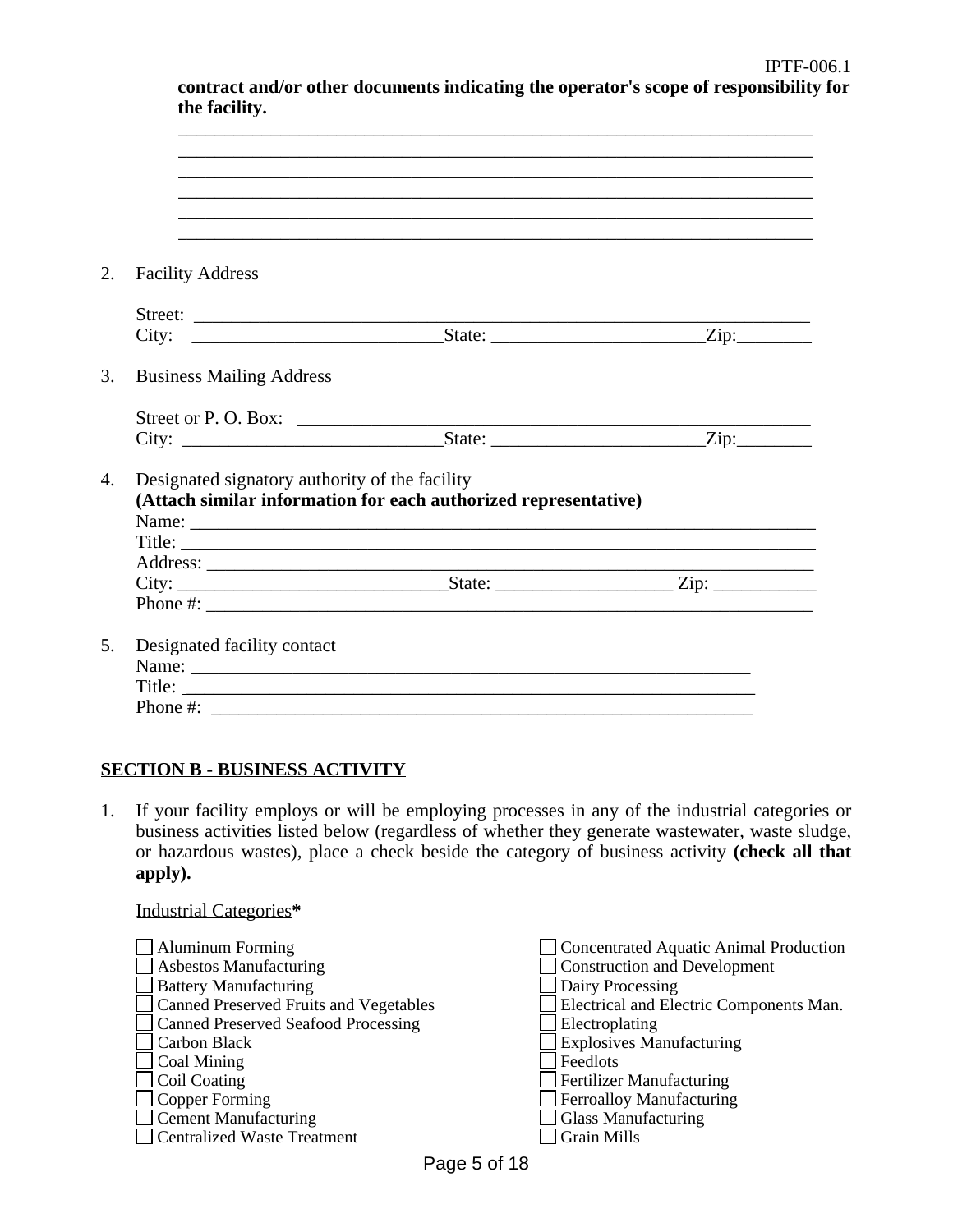| <b>Gum and Wood Chemicals</b>                                  | <b>Paint Formulating</b>                 |
|----------------------------------------------------------------|------------------------------------------|
| Hospital                                                       | Paving and Roofing Manufacturing         |
| <b>Ink Formulating</b>                                         | <b>Pesticides Manufacturing</b>          |
| <b>Inorganic Chemicals Manufacturing</b>                       | Petroleum Refining                       |
| Iron and Steel Manufacturing                                   | Pharmaceutical                           |
| Landfills                                                      | <b>Phosphate Manufacturing</b>           |
| Leather Tanning and Finishing                                  | Photographic Point Source                |
| <b>Meat and Poultry Products</b>                               | Plastic and Synthetic Materials Man.     |
|                                                                | Porcelain Enamel                         |
| <b>Metal Finishing</b>                                         | Pulp, Paper, and Fiberboard Man.         |
| Metal Molding and Casting                                      | <b>Rubber Manufacturing</b>              |
| Metal Products and Machinery                                   | Soap and Detergent Manufacturing         |
| Mineral Mining and Processing                                  | <b>Steam Electric Power Generating</b>   |
| Nonferrous Metals Forming and Metal                            | <b>Sugar Processing</b>                  |
| Powders                                                        | <b>Textile Mills</b>                     |
| Nonferrous Metals Manufacturing                                | <b>Timber Products Processing</b>        |
| Oil and Gas Extraction                                         | <b>Transportation Equipment Cleaning</b> |
| Ore Mining and Dressing                                        | <b>Waste Combustors</b>                  |
| Organic Chemicals, Plastics, Synthetic<br>Fibers Manufacturing |                                          |

*\*A facility with processes inclusive in these business areas may be covered by Environmental Protection Agency's (EPA) categorical pretreatment standards. These facilities are termed "categorical users".*

2. Give a brief description of all operations at this facility including primary products or services **(attach additional sheets if necessary)**:

> $\mathcal{L}_\mathcal{L} = \{ \mathcal{L}_\mathcal{L} = \{ \mathcal{L}_\mathcal{L} = \{ \mathcal{L}_\mathcal{L} = \{ \mathcal{L}_\mathcal{L} = \{ \mathcal{L}_\mathcal{L} = \{ \mathcal{L}_\mathcal{L} = \{ \mathcal{L}_\mathcal{L} = \{ \mathcal{L}_\mathcal{L} = \{ \mathcal{L}_\mathcal{L} = \{ \mathcal{L}_\mathcal{L} = \{ \mathcal{L}_\mathcal{L} = \{ \mathcal{L}_\mathcal{L} = \{ \mathcal{L}_\mathcal{L} = \{ \mathcal{L}_\mathcal{$  $\overline{\phantom{a}}$  , and the contribution of the contribution of the contribution of the contribution of the contribution of  $\overline{\phantom{a}}$

3. Indicate applicable Standard Industrial Classification (SIC) for all processes **(If more than one applies, list in descending order of importance.)**:

\_\_\_\_\_\_\_\_\_\_\_\_\_\_\_\_\_\_\_\_\_\_\_\_\_\_\_\_\_\_\_\_\_\_\_\_\_\_\_\_\_\_\_\_\_\_\_\_\_\_\_\_\_\_\_\_\_\_\_\_\_\_\_\_\_\_\_\_

- a. \_\_\_\_\_\_\_\_\_\_\_\_\_\_\_
- b. \_\_\_\_\_\_\_\_\_\_\_\_\_\_\_
- $c.$
- d. \_\_\_\_\_\_\_\_\_\_\_\_\_\_\_ e. \_\_\_\_\_\_\_\_\_\_\_\_\_\_\_
- 

## **SECTION C - WATER SUPPLY**

- 1. Water Sources: **(Check as many as are applicable)**
	- $\Box$  Private Well
	- $\Box$  Municipal Surface Water
	- □ Municipal Ground Water **(Specify City)**:
	- Other **(Specify)**: \_\_\_\_\_\_\_\_\_\_\_\_\_\_\_\_\_\_\_\_\_\_\_\_\_\_\_\_\_\_\_\_\_\_\_\_\_\_\_\_\_\_\_\_\_\_\_\_\_\_\_\_\_\_\_\_
- 2. Provide Information as shown on the facility water billing records:

| Name: |  |
|-------|--|
|       |  |

Street:  $City:$   $Zip:$   $Zip:$ 

 $\frac{1}{2}$  ,  $\frac{1}{2}$  ,  $\frac{1}{2}$  ,  $\frac{1}{2}$  ,  $\frac{1}{2}$  ,  $\frac{1}{2}$  ,  $\frac{1}{2}$  ,  $\frac{1}{2}$  ,  $\frac{1}{2}$  ,  $\frac{1}{2}$  ,  $\frac{1}{2}$  ,  $\frac{1}{2}$  ,  $\frac{1}{2}$  ,  $\frac{1}{2}$  ,  $\frac{1}{2}$  ,  $\frac{1}{2}$  ,  $\frac{1}{2}$  ,  $\frac{1}{2}$  ,  $\frac{1$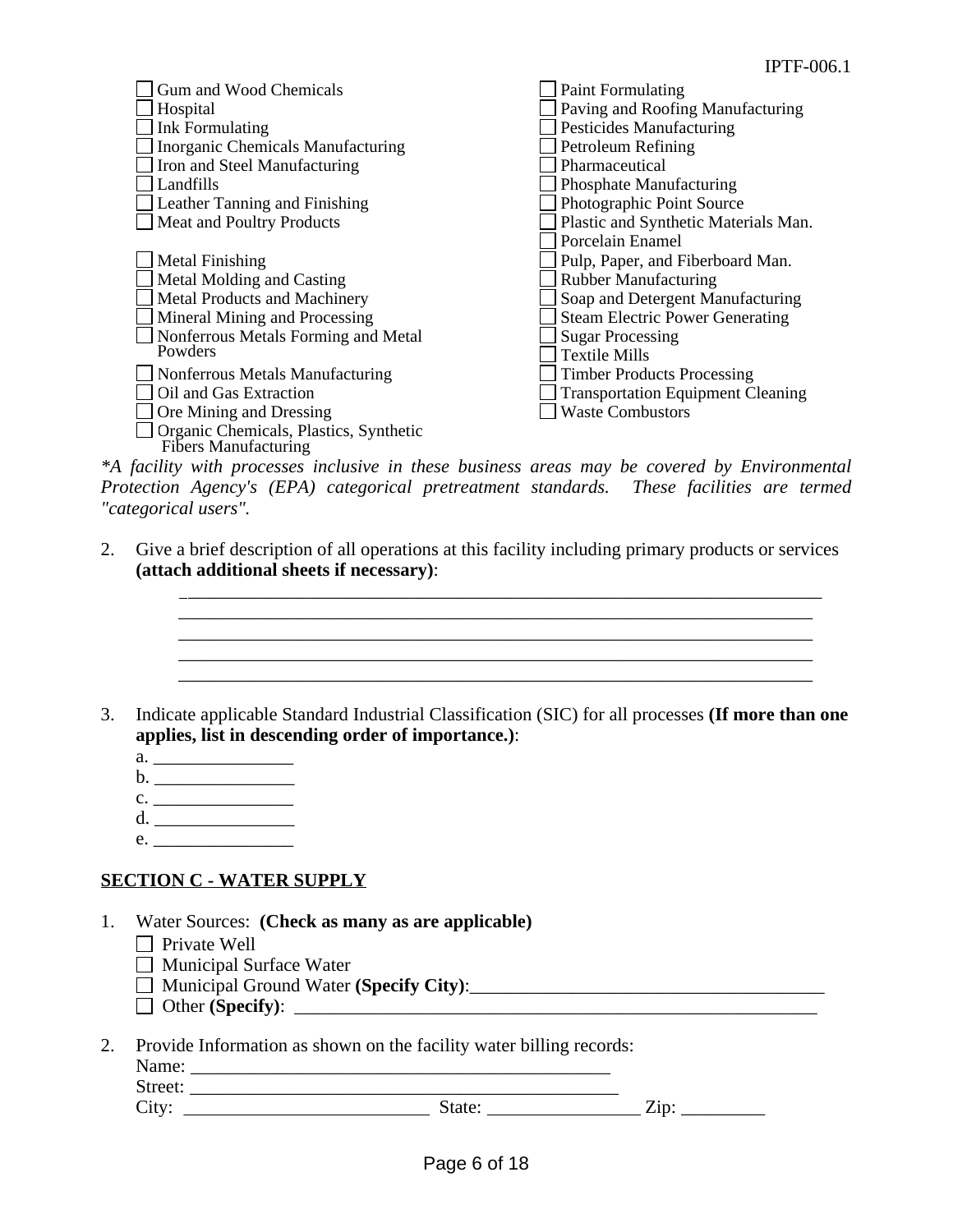- 3. List all water service account number(s): \_\_\_\_\_\_\_\_\_\_\_\_\_\_\_\_\_\_\_\_\_\_\_\_\_\_\_\_\_\_\_\_\_\_\_
- 4. List average water usage on premises **(New facilities may estimate)**

| <b>Type</b>                   | <b>Average Water</b><br><b>Usage (GPD)</b>                                                                           | <b>Indicate</b><br>Estimated (E) or<br><b>Measured (M)</b> |
|-------------------------------|----------------------------------------------------------------------------------------------------------------------|------------------------------------------------------------|
| a. Contact cooling water      |                                                                                                                      |                                                            |
| b. Non-contact cooling water  |                                                                                                                      |                                                            |
| c. Boiler feed                |                                                                                                                      |                                                            |
| d. Process                    | the control of the control of the control of the control of the control of the control of                            |                                                            |
| e. Sanitary                   | <u> 1980 - Johann Barbara, martin da basar a shekara 1980 - An tsa a tsara 1980 - An tsa a tsara 1980 - An tsa a</u> |                                                            |
| f. Air pollution control      |                                                                                                                      |                                                            |
| g. Contained in product       |                                                                                                                      |                                                            |
| h. Plant & equip. wash down   |                                                                                                                      |                                                            |
| i. Irrigation & lawn watering |                                                                                                                      |                                                            |
| j. Evaporation                |                                                                                                                      |                                                            |
|                               |                                                                                                                      |                                                            |
| 1. Other: $\frac{1}{2}$       |                                                                                                                      |                                                            |
|                               |                                                                                                                      |                                                            |
| k. = TOTAL OF $a - m$         |                                                                                                                      |                                                            |

## **SECTION D - SEWER INFORMATION**

|  |  | For an existing business: |
|--|--|---------------------------|
|  |  |                           |

Is the building presently connected to the public sanitary sewer system?

|    | $\Box$ Yes: Sanitary sewer account number(s): $\Box$                                                                                                                                |
|----|-------------------------------------------------------------------------------------------------------------------------------------------------------------------------------------|
|    | No: Have you applied for a sanitary sewer hookup? $\Box$ Yes $\Box$ No                                                                                                              |
|    | For a new business:<br>$\mathbf{b}$ .                                                                                                                                               |
|    | Will you be occupying an existing vacant building (such as in an industrial park)?<br>$\Box$ No<br>Yes                                                                              |
|    | Have you applied for a building permit if a new facility will be constructed?<br>$\Box$ No $\Box$ NA<br>Yes                                                                         |
|    | Will you be connected to the public sanitary sewer system?<br>$\mathsf{I}$   No<br>Yes                                                                                              |
| 2. | List size, descriptive location, and flow of each facility sewer which connects to the City's<br>sewer system. (If more than three, attach additional information on another sheet) |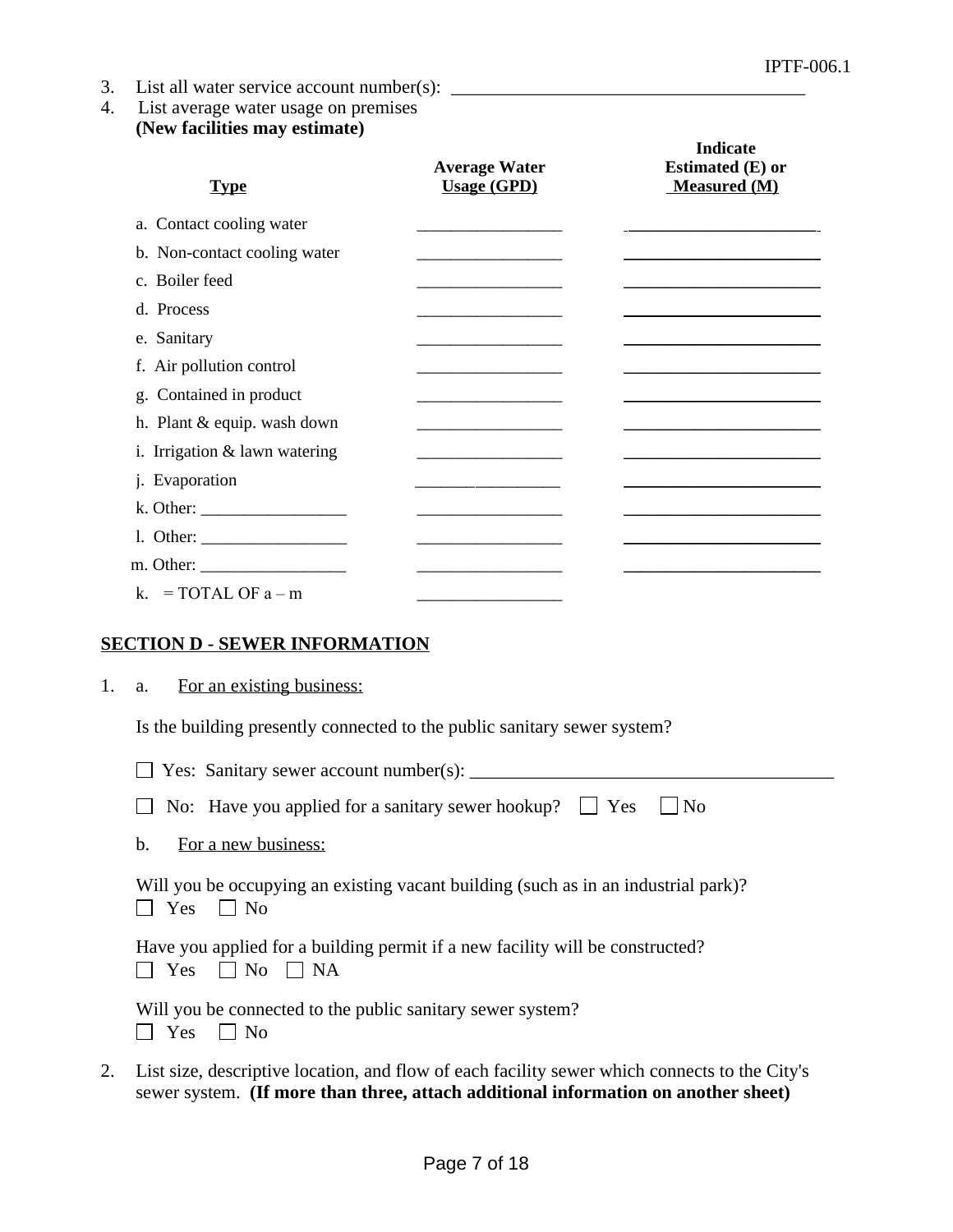|    |                | <b>Sewer Size</b>             |                          | <b>Descriptive Location of Sewer</b><br><b>Connection or Discharge Point</b> |  | <b>IPTF-006.1</b><br>Average<br><b>Flow (GPD)</b>                                           |
|----|----------------|-------------------------------|--------------------------|------------------------------------------------------------------------------|--|---------------------------------------------------------------------------------------------|
|    |                |                               |                          |                                                                              |  |                                                                                             |
|    |                |                               |                          |                                                                              |  |                                                                                             |
|    |                |                               |                          |                                                                              |  |                                                                                             |
|    |                |                               |                          | <b>SECTION E - WASTEWATER DISCHARGE INFORMATION</b>                          |  |                                                                                             |
| 1. | sewer?         |                               |                          |                                                                              |  | Does (or will) this facility discharge any wastewater other than from restrooms to the City |
|    |                |                               | Yes.<br>the application. |                                                                              |  | If the answer to this question is "yes", complete the remainder of                          |
|    |                | N <sub>0</sub>                |                          | If the answer to this question is "no", skip to Section H.                   |  |                                                                                             |
| 2. |                | (New facilities may estimate) |                          | Provide the following information on wastewater flow rate.                   |  |                                                                                             |
|    | a.             |                               |                          | Hours/Day Discharged (e.g., 8 hours/day):                                    |  |                                                                                             |
|    |                |                               |                          | M _____ T_____ W_____ TH_____ F_____ SAT_____ SUN_____                       |  |                                                                                             |
|    | $b$ .          |                               |                          | Hours of Discharge (e.g., 9 a.m. to 5 p.m.):                                 |  |                                                                                             |
|    |                |                               |                          | M_______ T_______ W_______ TH_______ F_______ SAT_______ SUN______           |  |                                                                                             |
|    | $\mathbf{c}$ . | Peak hourly flow rate (GPD)   |                          |                                                                              |  |                                                                                             |

- d. Maximum daily flow rate (GPD)
- e. Annual daily average (GPD)
- 3. If a batch discharge occurs or will occur, indicate: **(New facilities may estimate)**
	- a. Number of batch discharges \_\_\_\_\_\_\_\_\_\_\_\_\_\_\_\_\_\_ per day
	- b. Average discharge per batch \_\_\_\_\_\_\_\_\_\_\_\_\_\_\_\_\_ (GPD)
	- c. Time of batch discharges \_\_\_\_\_\_\_\_\_\_\_\_\_\_\_\_\_at\_\_\_\_\_\_\_\_\_\_\_\_\_\_\_\_\_\_\_\_ **(Days of week) (Hours of day)**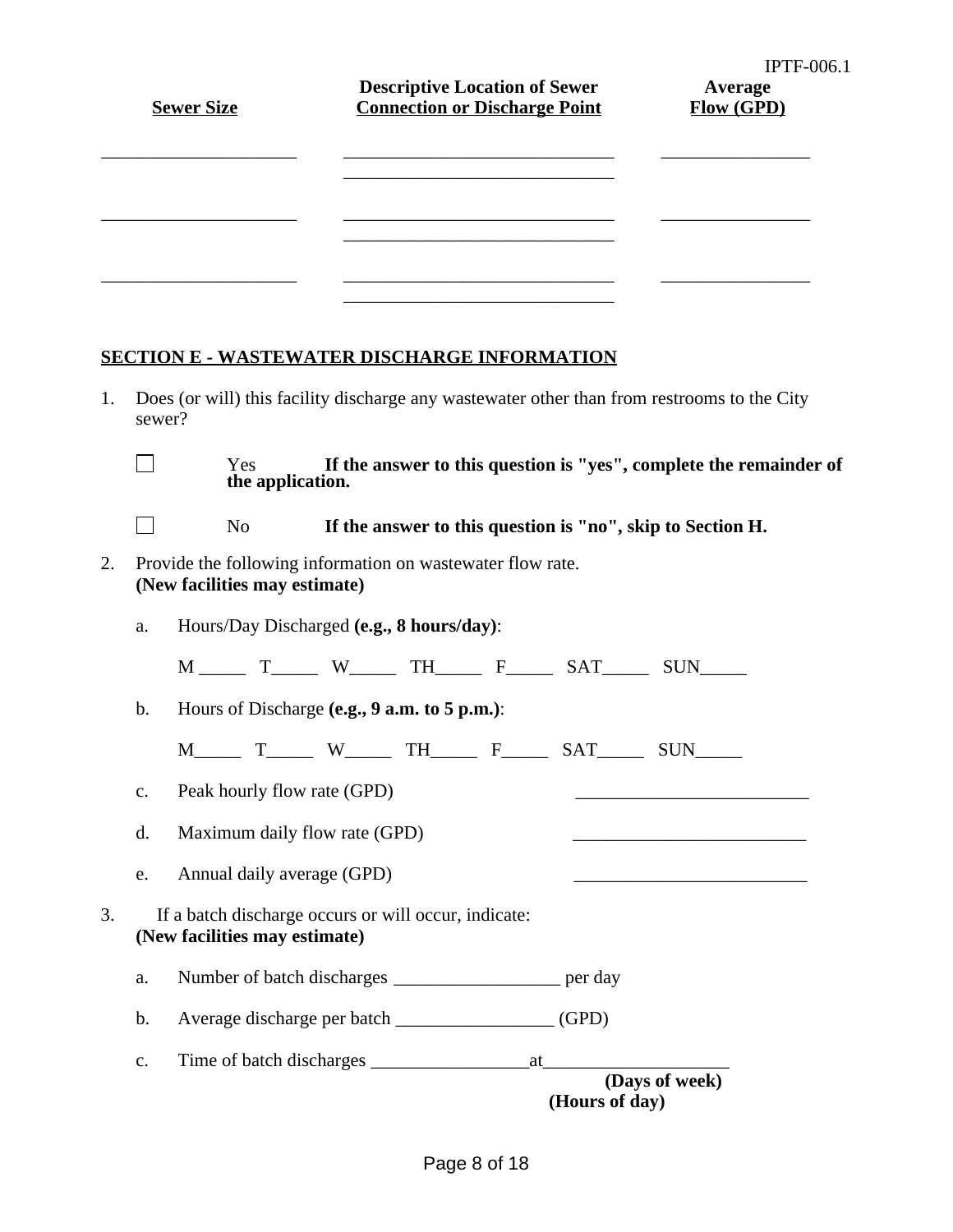- d. Flow rate gallons/minute
- e. Percent of total discharge\_\_\_\_\_\_\_\_\_\_\_\_\_\_\_\_\_\_\_\_\_\_

**Facilities that checked activities in question 1 of Section B are considered Categorical Industrial Users and should skip to question 5.**

4. **For Non-Categorical Users Only:** List average wastewater discharge, maximum discharge, and type of discharge (batch, continuous, or both), for each plant process.

| No. | <b>Process Description</b> | Average<br>Flow (GPD) | Maximum<br>Flow (GPD | Type of Discharge<br>(batch, continuous, none) |
|-----|----------------------------|-----------------------|----------------------|------------------------------------------------|
|     |                            |                       |                      |                                                |
|     |                            |                       |                      |                                                |
|     |                            |                       |                      |                                                |

| No. | <b>Process Description</b> | Average<br>Flow (GPD) | Maximum<br>Flow (GPD | Type of Discharge<br>(batch, continuous, none) |
|-----|----------------------------|-----------------------|----------------------|------------------------------------------------|
|     |                            |                       |                      |                                                |
|     |                            |                       |                      |                                                |
| No. | <b>Process Description</b> | Average<br>Flow (GPD) | Maximum<br>Flow (GPD | Type of Discharge<br>(batch, continuous, none) |
|     |                            |                       |                      |                                                |

**Facilities that checked activities in question 1 of Section B are considered Categorical Industrial Users and should skip to question 5.** 

5. **For Categorical Users:** Provide the wastewater discharge flows for each of your processes or proposed processes.

| No. | Activity<br>Description | Average<br>Flow(GPD) | Maximum<br>Flow (GPD) | Type of<br>Discharge | Identify<br>(R, U, or D) |
|-----|-------------------------|----------------------|-----------------------|----------------------|--------------------------|
|     |                         |                      |                       |                      |                          |
|     |                         |                      |                       |                      |                          |
|     |                         |                      |                       |                      |                          |
|     |                         |                      | Page 9 of 18          |                      |                          |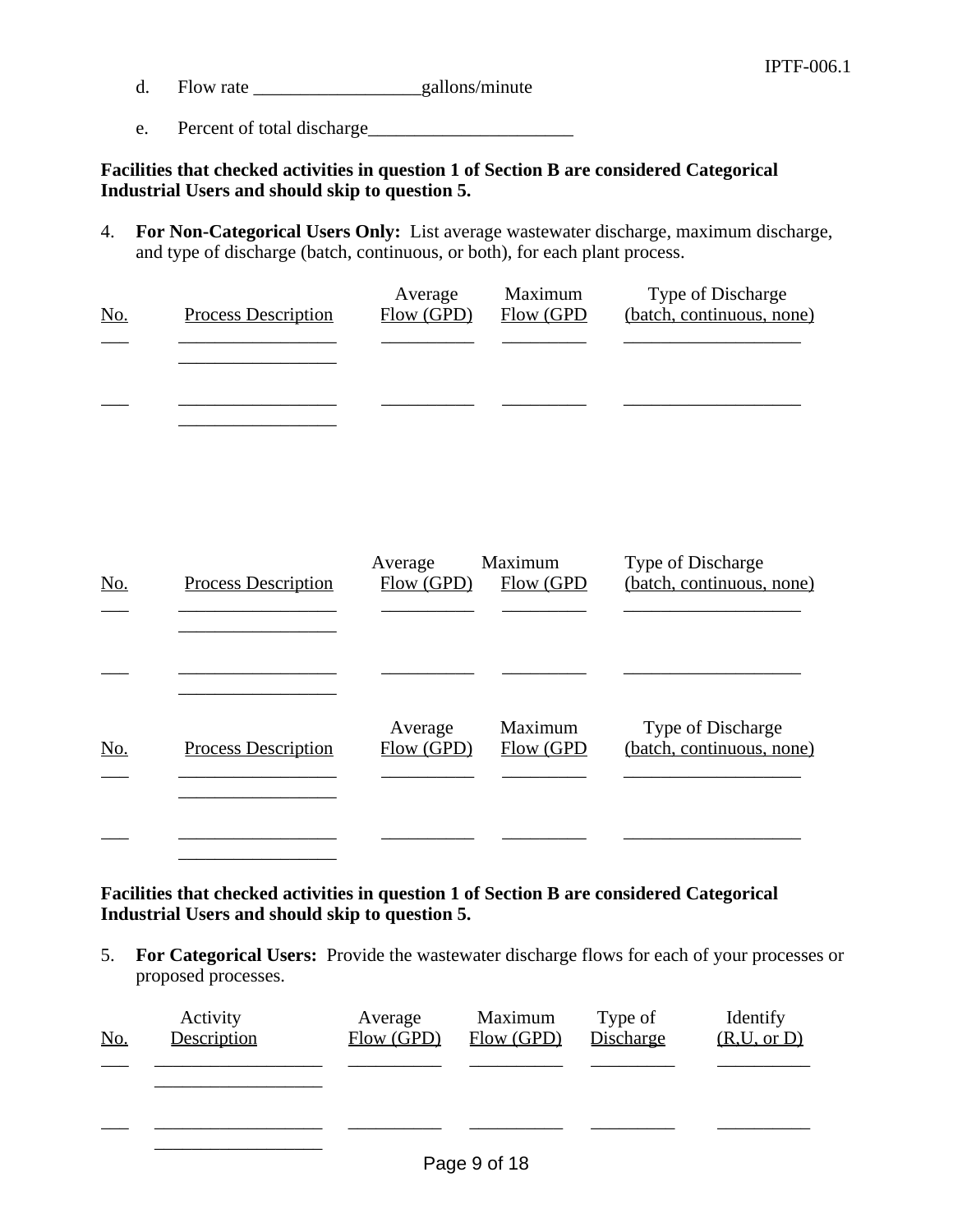| <u>No.</u> | Activity<br>Description                                                                    | Average<br>Flow(GPD)                                                              | Maximum<br>Flow(GPD)                                | Type of<br>Discharge | $IFIF-006.1$<br>Identify<br>(R, U, or D)                          |
|------------|--------------------------------------------------------------------------------------------|-----------------------------------------------------------------------------------|-----------------------------------------------------|----------------------|-------------------------------------------------------------------|
| <u>No.</u> | Activity<br>Description                                                                    | Average<br>Flow(GPD)                                                              | Maximum<br>Flow (GPD)                               | Type of<br>Discharge | Identify<br>(R, U, or D)                                          |
| 6.         | For Categorical Users: Provide all applicable categorical standards (e.g., 40 CFR 420 Iron |                                                                                   |                                                     |                      |                                                                   |
|            | and Steel Manufacturing, Subpart I-Acid Pickling Subcategory (PSNS).                       |                                                                                   |                                                     |                      |                                                                   |
|            | Process No. CFR                                                                            |                                                                                   | $\overline{\phantom{a}}$ ( $\overline{\phantom{a}}$ |                      |                                                                   |
|            | a.<br>$\mathbf{b}$ .<br>submitted:                                                         | Provide the date the process commenced discharge: _______________________________ |                                                     |                      | Provide the date of when the Baseline Monitoring Report (BMR) was |
|            | $C_{\bullet}$                                                                              | Provide the date of when the 90 day report was submitted:                         |                                                     |                      |                                                                   |

 $\blacksquare$ 

Process No. \_\_\_\_ \_\_\_\_ CFR \_\_\_\_ \_\_\_\_\_\_\_\_\_\_\_\_\_\_\_\_\_\_\_\_\_\_\_\_\_\_\_\_\_ ( )

- a. Provide the date the process commenced discharge: b. Provide the date of when the Baseline Monitoring Report (BMR) was submitted: \_\_\_\_\_\_\_\_\_\_\_\_\_\_\_\_
- c. Provide the date of when the 90 day report was submitted: \_\_\_\_\_\_\_\_\_\_\_\_\_\_\_\_\_\_\_

Process No. \_\_\_\_ \_\_\_\_ CFR \_\_\_\_ \_\_\_\_\_\_\_\_\_\_\_\_\_\_\_\_\_\_\_\_\_\_\_\_\_\_\_\_\_ ( )

- a. Provide the date the process commenced discharge: b. Provide the date of when the Baseline Monitoring Report (BMR) was submitted:
- c. Provide the date of when the 90 day report was submitted: \_\_\_\_\_\_\_\_\_\_\_\_\_\_\_\_\_\_\_
- 7. **For Categorical Users:** Provide applicability of the combined wastestream formula (CWF) (ref. 40 CFR 403.6(e)
	- a. Is the CWF applicable for your facility?  $\Box$  Yes  $\Box$  No

b. If yes, attach at least two years of regulated, unregulated and dilution flow information.

8. **For Categorical Users Subject To Total Toxic Organic (TTO) Requirements: (as outlined in 40 CFR 400 - 471, Effluent Guidelines)**

Provide the following (TTO) information.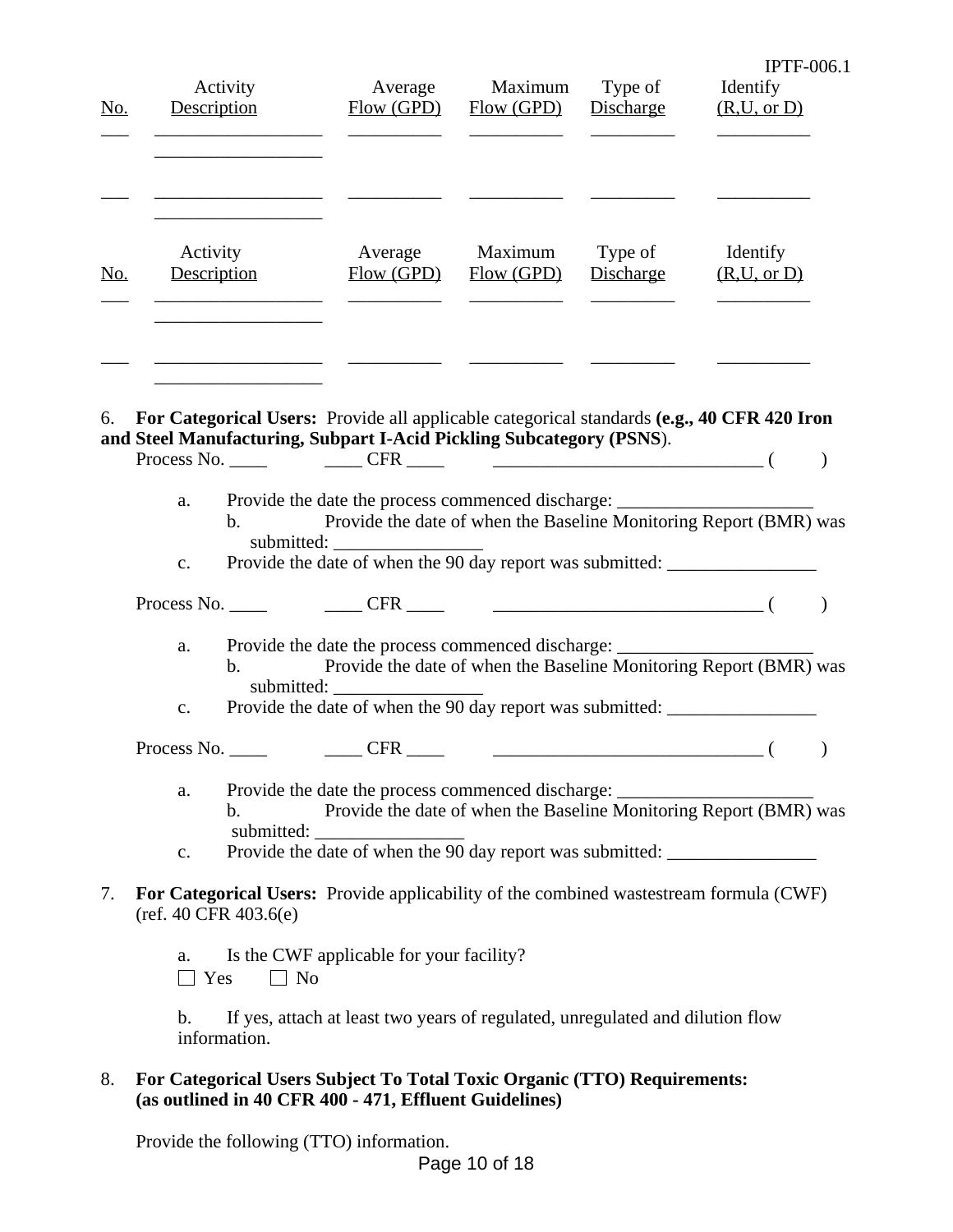a. Does (or will) this facility use any of the toxic organics that are listed under the TTO standard of the applicable categorical pretreatment standards published by EPA?

|  | $_{ex}$ | N۵ | NΑ |
|--|---------|----|----|
|--|---------|----|----|

b. Has a baseline monitoring report (BMR) been submitted which contains TTO information?

|  | ×<br>v |  | ۰ |
|--|--------|--|---|
|--|--------|--|---|

c. Do you wish to submit a Toxic Organic Management Plan (TOMP) or other Management Plans?

|--|--|

 $Yes \Box No \Box Other: (Specificity) \Box$ 

9. **For Categorical Users:** If applicable, provide average long term production rates: **(e.g., 1,000,000 off pounds)** \_\_\_\_\_\_\_\_\_\_\_\_\_\_\_\_\_\_\_\_\_\_\_ (Attach at least two years of production data)  $\Box$  NA

Briefly describe any planned changes in production rates: **(Attach additional sheets if needed).**

\_\_\_\_\_\_\_\_\_\_\_\_\_\_\_\_\_\_\_\_\_\_\_\_\_\_\_\_\_\_\_\_\_\_\_\_\_\_\_\_\_\_\_\_\_\_\_\_\_\_\_\_\_\_\_\_\_\_\_\_\_\_\_\_\_\_\_\_ \_\_\_\_\_\_\_\_\_\_\_\_\_\_\_\_\_\_\_\_\_\_\_\_\_\_\_\_\_\_\_\_\_\_\_\_\_\_\_\_\_\_\_\_\_\_\_\_\_\_\_\_\_\_\_\_\_\_\_\_\_\_\_\_\_\_\_\_

10. Do you have, or plan to have, automatic sampling equipment or continuous wastewater flow metering equipment at this facility?

| <b>Current:</b> | Flow Metering<br><b>Sampling Equipment</b><br>Continuous pH Mon. $Yes$ No | Yes<br><b>Yes</b> | N <sub>0</sub><br>$\vert$   No | N/A<br>N/A<br>$\vert$ $\vert$ N/A |
|-----------------|---------------------------------------------------------------------------|-------------------|--------------------------------|-----------------------------------|
| <b>Planned:</b> | Flow Metering                                                             | Yes               | $ N_0 $                        | N/A                               |
|                 | <b>Sampling Equipment</b>                                                 | Yes               | No                             | $\mathsf{N}/\mathsf{A}$           |
|                 | Continuous pH Mon.                                                        | Yes               | $\overline{N}$                 | N/A                               |

**If so, please indicate the present or future location of this equipment on the sewer schematic and describe the equipment below:**

\_\_\_\_\_\_\_\_\_\_\_\_\_\_\_\_\_\_\_\_\_\_\_\_\_\_\_\_\_\_\_\_\_\_\_\_\_\_\_\_\_\_\_\_\_\_\_\_\_\_\_\_\_\_\_\_\_\_\_\_\_\_\_\_\_\_\_\_ \_\_\_\_\_\_\_\_\_\_\_\_\_\_\_\_\_\_\_\_\_\_\_\_\_\_\_\_\_\_\_\_\_\_\_\_\_\_\_\_\_\_\_\_\_\_\_\_\_\_\_\_\_\_\_\_\_\_\_\_\_\_\_\_\_\_\_\_  $\mathcal{L}_\mathcal{L} = \mathcal{L}_\mathcal{L} = \mathcal{L}_\mathcal{L} = \mathcal{L}_\mathcal{L} = \mathcal{L}_\mathcal{L} = \mathcal{L}_\mathcal{L} = \mathcal{L}_\mathcal{L} = \mathcal{L}_\mathcal{L} = \mathcal{L}_\mathcal{L} = \mathcal{L}_\mathcal{L} = \mathcal{L}_\mathcal{L} = \mathcal{L}_\mathcal{L} = \mathcal{L}_\mathcal{L} = \mathcal{L}_\mathcal{L} = \mathcal{L}_\mathcal{L} = \mathcal{L}_\mathcal{L} = \mathcal{L}_\mathcal{L}$ \_\_\_\_\_\_\_\_\_\_\_\_\_\_\_\_\_\_\_\_\_\_\_\_\_\_\_\_\_\_\_\_\_\_\_\_\_\_\_\_\_\_\_\_\_\_\_\_\_\_\_\_\_\_\_\_\_\_\_\_\_\_\_\_\_\_\_\_

11. Are any process changes or expansions planned during the next three years that could alter wastewater volumes or characteristics? Consider production processes as well as air or water pollution treatment processes that may affect the discharge.

 $\bigcup$ Yes  $\bigcup$ No, (**skip question 12**)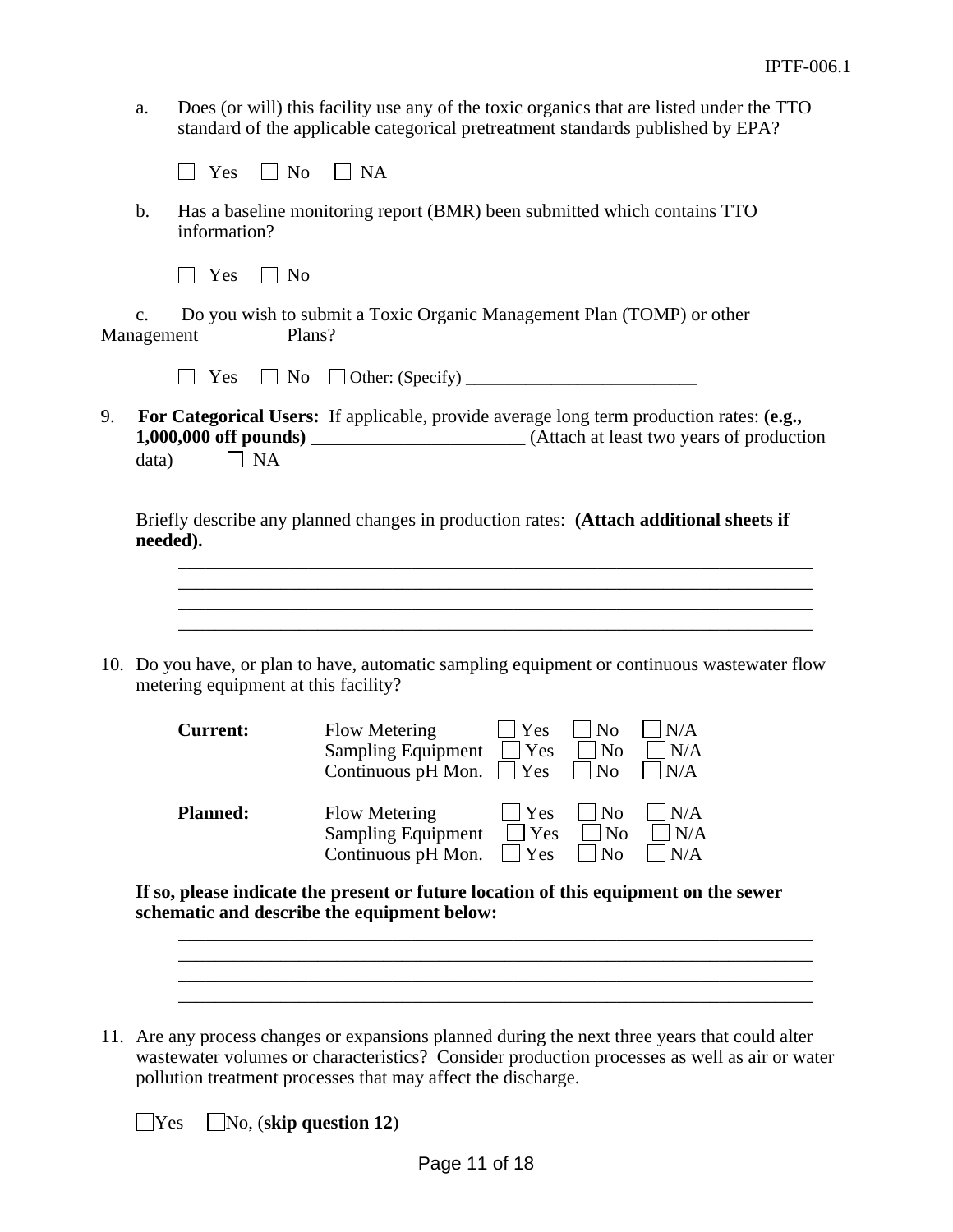| (Attach additional sheets if needed.)                                                                                                                                                                                                                                               | 12. Briefly describe these changes and their effects on the wastewater volume and characteristics:                                                                                                                                                       |
|-------------------------------------------------------------------------------------------------------------------------------------------------------------------------------------------------------------------------------------------------------------------------------------|----------------------------------------------------------------------------------------------------------------------------------------------------------------------------------------------------------------------------------------------------------|
|                                                                                                                                                                                                                                                                                     | and the control of the control of the control of the control of the control of the control of the control of the                                                                                                                                         |
| 13. Are any materials or water reclamation systems in use or planned?                                                                                                                                                                                                               |                                                                                                                                                                                                                                                          |
| $\Box$ No, (skip question 14)<br>$\Box$ Yes                                                                                                                                                                                                                                         |                                                                                                                                                                                                                                                          |
| 14. Briefly describe recovery process, substance recovered, percent recovered, and the<br>concentration in the spent solution. Submit a flow diagram for each process: (Attach<br>additional sheets if needed.)                                                                     |                                                                                                                                                                                                                                                          |
|                                                                                                                                                                                                                                                                                     |                                                                                                                                                                                                                                                          |
| <b>SECTION F - TREATMENT</b>                                                                                                                                                                                                                                                        |                                                                                                                                                                                                                                                          |
| Is any form of was tewater treatment (see list below) practiced at this facility?                                                                                                                                                                                                   |                                                                                                                                                                                                                                                          |
| $\vert$ No<br>Yes                                                                                                                                                                                                                                                                   |                                                                                                                                                                                                                                                          |
| for this facility within the next three years?                                                                                                                                                                                                                                      | Is any form of wastewater treatment (or changes to an existing wastewater treatment) planned                                                                                                                                                             |
| $\Box$ Yes, describe: $\Box$                                                                                                                                                                                                                                                        | $\Box$ No                                                                                                                                                                                                                                                |
| many as appropriate).                                                                                                                                                                                                                                                               | Treatment devices or processes used or proposed for treating wastewater or sludge (check as                                                                                                                                                              |
| Air flotation<br>Centrifuge<br>Chemical precipitation<br>Chlorination<br>Cyclone<br>Filtration<br>Flow equalization<br>Grease or oil separation,<br>Grease trap<br>Grinding filter<br>Grit removal<br>Ion exchange<br>Neutralization, pH correction<br>Ozonation<br>Reverse osmosis | $\exists$ Screen<br>Sedimentation<br>Septic tank<br>Solvent separation<br>Spill protection<br>Sump<br>Biological treatment,<br>Rainwater diversion or storage<br>Other chemical treatment,<br>type:<br>$\Box$ Other physical treatment,<br>$\Box$ Other, |
|                                                                                                                                                                                                                                                                                     |                                                                                                                                                                                                                                                          |

4. Describe the pollutant loadings, flow rates, design capacity, physical size, and operating procedures of each treatment facility checked above.

\_\_\_\_\_\_\_\_\_\_\_\_\_\_\_\_\_\_\_\_\_\_\_\_\_\_\_\_\_\_\_\_\_\_\_\_\_\_\_\_\_\_\_\_\_\_\_\_\_\_\_\_\_\_\_\_\_\_\_\_\_\_\_\_\_\_\_\_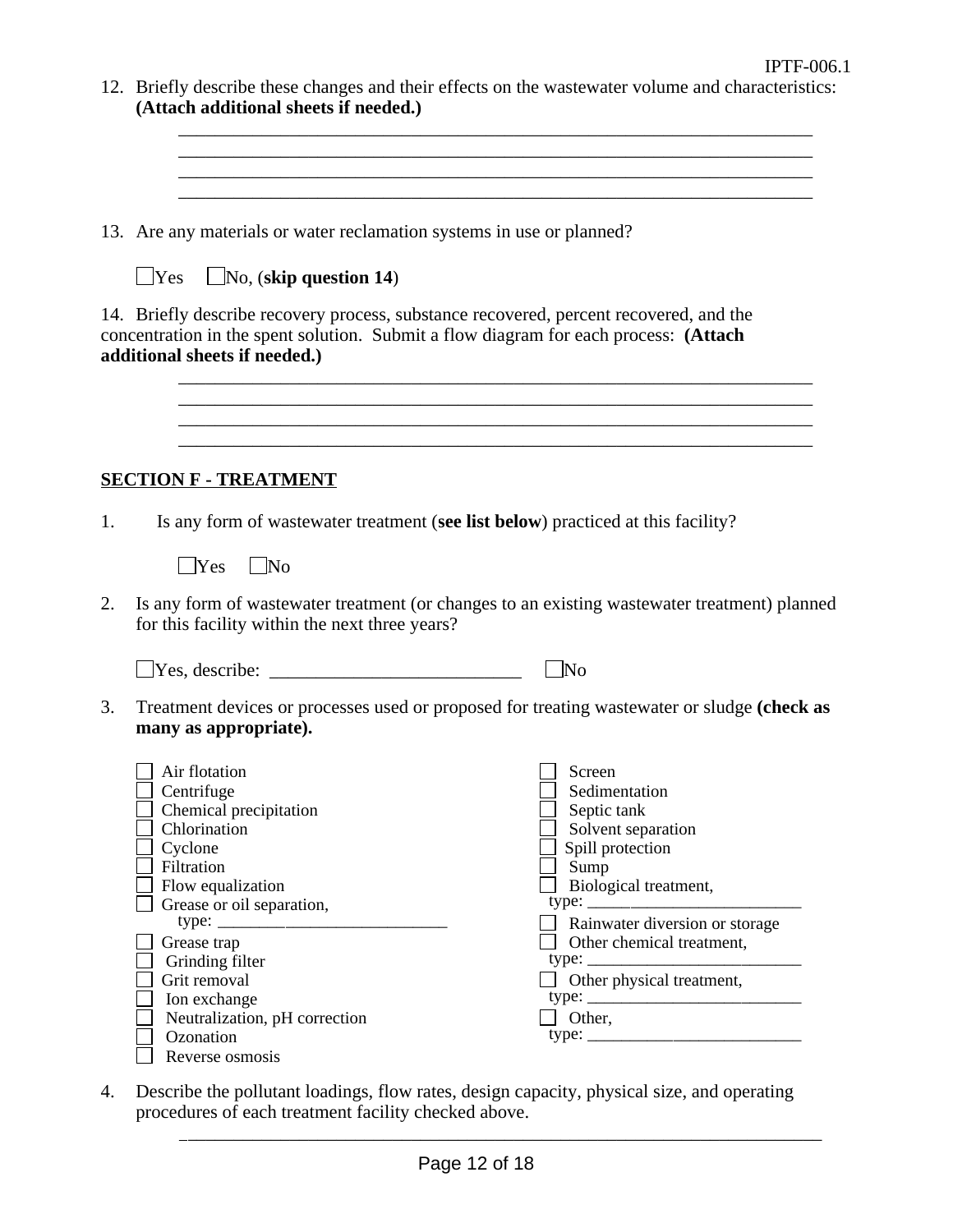\_\_\_\_\_\_\_\_\_\_\_\_\_\_\_\_\_\_\_\_\_\_\_\_\_\_\_\_\_\_\_\_\_\_\_\_\_\_\_\_\_\_\_\_\_\_\_\_\_\_\_\_\_\_\_\_\_\_\_\_\_\_\_\_\_\_\_\_

| 5. | Describe any changes in treatment or disposal methods planned or under construction for the<br>wastewater discharge to the sanitary sewer. Please include estimated completion dates. |
|----|---------------------------------------------------------------------------------------------------------------------------------------------------------------------------------------|
|    |                                                                                                                                                                                       |
| 6. | Do you have a treatment operator? The Service of the answer is "no", skip to question 8.<br>$\vert$   No                                                                              |
|    | Name:<br>Title:                                                                                                                                                                       |
|    |                                                                                                                                                                                       |
| 7. | Does your treatment operator have a wastewater license issued by the State of Texas?                                                                                                  |
|    | $\text{Yes}$ $\mid$ $\text{No}$                                                                                                                                                       |
| 8. | Do you have a manual on the correct operation of your treatment equipment?                                                                                                            |
|    | <b>Yes</b><br> No                                                                                                                                                                     |
| 9. | Do you have a written maintenance schedule for your treatment equipment?                                                                                                              |
|    | Yes<br>$\Box$ No                                                                                                                                                                      |
|    | <b>SECTION G - FACILITY OPERATIONAL CHARACTERISTICS</b>                                                                                                                               |
| 1. | Shift Information                                                                                                                                                                     |
|    | Mon.<br>Tues. Wed. Thur.<br>Sun.<br>Fri.<br>Sat.<br><b>Work Days</b>                                                                                                                  |
|    |                                                                                                                                                                                       |

\_\_\_\_\_\_\_\_\_\_\_\_\_\_\_\_\_\_\_\_\_\_\_\_\_\_\_\_\_\_\_\_\_\_\_\_\_\_\_\_\_\_\_\_\_\_\_\_\_\_\_\_\_\_\_\_\_\_\_\_\_\_\_\_\_\_\_\_

\_\_\_\_\_\_\_\_\_\_\_\_\_\_\_\_\_\_\_\_\_\_\_\_\_\_\_\_\_\_\_\_\_\_\_\_\_\_\_\_\_\_\_\_\_\_\_\_\_\_\_\_\_\_\_\_\_\_\_\_\_\_\_\_\_\_\_\_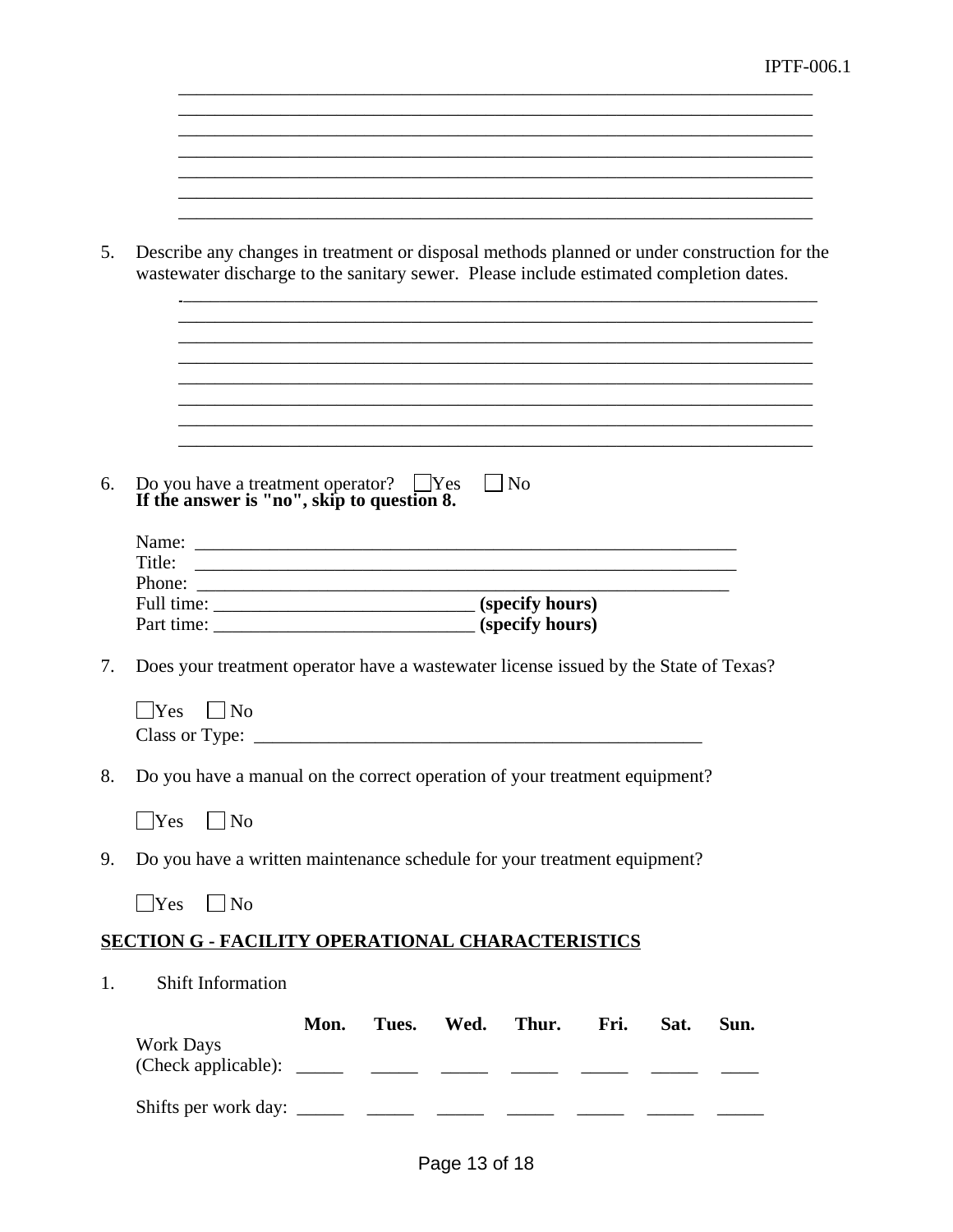| Employee(s)<br>Per shift:                                                                                              | 1st             |     |   |   | $\overline{\phantom{a}}$ |   |              |           |                                                                                                                        |
|------------------------------------------------------------------------------------------------------------------------|-----------------|-----|---|---|--------------------------|---|--------------|-----------|------------------------------------------------------------------------------------------------------------------------|
|                                                                                                                        | 2nd             |     |   |   |                          |   |              |           |                                                                                                                        |
|                                                                                                                        | 3rd             |     |   |   |                          |   |              |           |                                                                                                                        |
|                                                                                                                        | 4 <sup>th</sup> |     |   |   |                          |   |              |           | المستدر المستدر المستدر المستدر المستدر                                                                                |
| Shift start                                                                                                            |                 |     |   |   |                          |   |              |           |                                                                                                                        |
| And end                                                                                                                |                 |     |   |   |                          |   |              |           |                                                                                                                        |
| Times:                                                                                                                 |                 |     |   |   |                          |   |              |           |                                                                                                                        |
|                                                                                                                        | 3rd             |     |   |   |                          |   |              |           | المستندر المستندر المستندر المستندر المستندر المستندر                                                                  |
|                                                                                                                        | 4 <sup>th</sup> |     |   |   |                          |   |              |           |                                                                                                                        |
| J<br>$\mathbf F$                                                                                                       | M               | A M | J | J | A                        | S | $\mathbf{O}$ | ${\bf N}$ | Seasonal – (Circle the months of the year during which the business activity occurs):<br>D                             |
|                                                                                                                        |                 |     |   |   |                          |   |              |           |                                                                                                                        |
| Indicate whether the facility discharge is:                                                                            |                 |     |   |   |                          |   |              |           |                                                                                                                        |
| Continuous through the year, or<br>Seasonal - Circle the months of the year during which the business activity occurs: |                 |     |   |   |                          |   |              |           |                                                                                                                        |
| F M A M J J A S O N D<br>$\mathbf{I}$                                                                                  |                 |     |   |   |                          |   |              |           |                                                                                                                        |
|                                                                                                                        |                 |     |   |   |                          |   |              |           | <u> 1988 - An Dùbhlachd ann an Dùbhlachd ann an Dùbhlachd ann an Dùbhlachd ann an Dùbhlachd ann an Dùbhlachd ann a</u> |
| Does operation shut down for vacation, maintenance, or other reasons?                                                  |                 |     |   |   |                          |   |              |           |                                                                                                                        |
|                                                                                                                        |                 |     |   |   |                          |   |              |           |                                                                                                                        |

# **SECTION H - SPILL PREVENTION**

1. Do you have chemical storage containers, bins, or ponds at your facility?

 $\square \text{Yes} \quad \square \text{No}$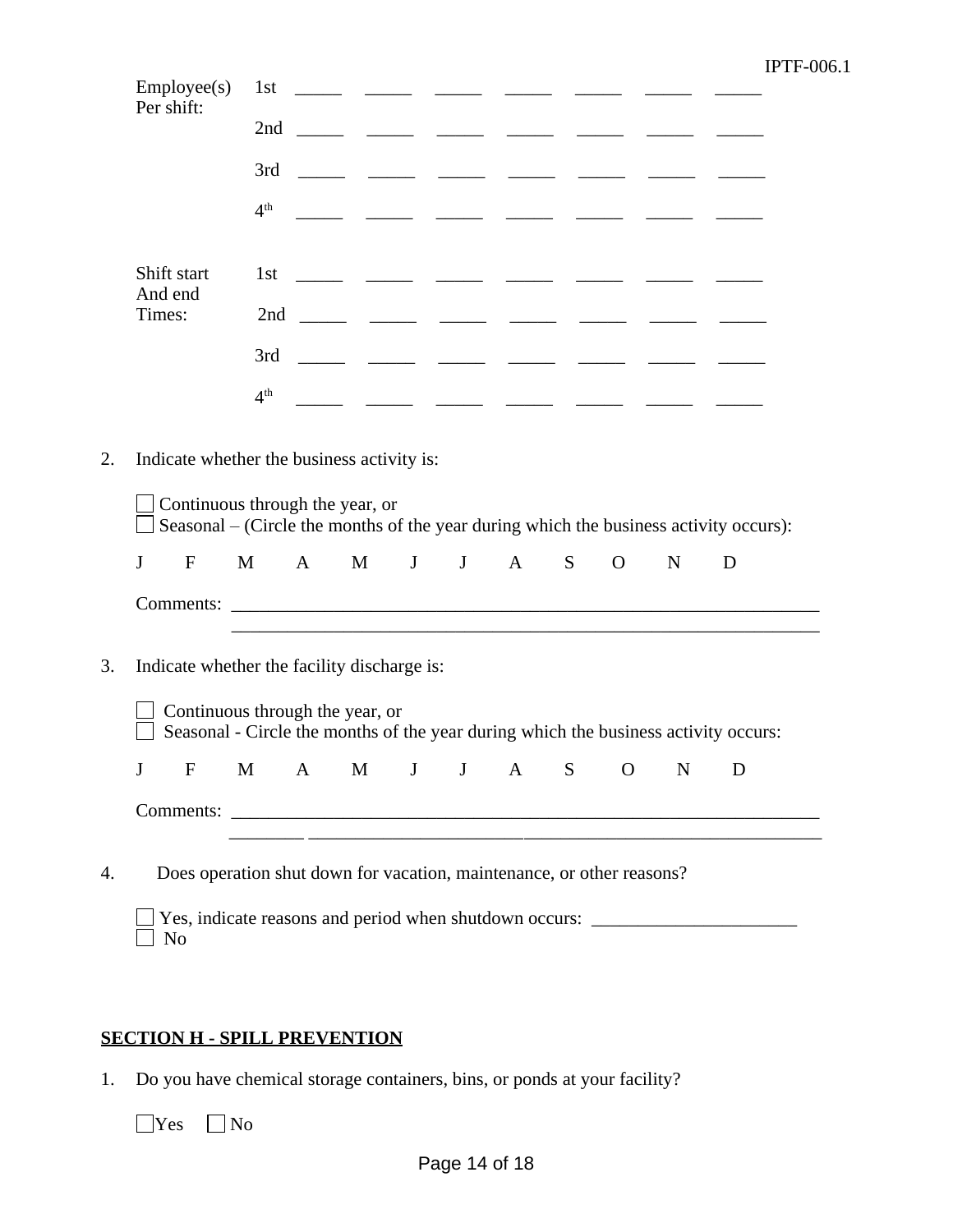**If yes, please give a description of their location, contents, size, type, and frequency and method of cleaning. Also indicate in a diagram or comment on the proximity of these containers to a sewer or storm drain. Indicate if buried metal containers have cathodic protection.**

2. Do you have floor drains in your manufacturing or chemical storage area(s)?

Yes **If yes; where do they discharge to? \_\_\_\_\_\_\_\_\_\_\_\_\_\_\_\_\_\_\_\_\_\_\_\_\_\_\_\_\_\_**

 $\Box$ No

3. If you have chemical storage containers, bins, or ponds in manufacturing area, could an accidental spill lead to a discharge to: (**check all that apply**).

| $\Box$ an on-site disposal system                                       |
|-------------------------------------------------------------------------|
| $\Box$ public sanitary sewer system (e.g. through a floor drain)        |
| $\Box$ storm drain                                                      |
| $\Box$ to ground                                                        |
| $\Box$ other, specify:                                                  |
| $\Box$ not applicable, no possible discharge to any of the above routes |

- 4. Do you have an Accidental Spill Prevention Plan (ASPP) to prevent spills of chemicals or slug discharges from entering the Control Authority's collection system?
	- Yes (**Please enclose a copy with the application**) No

 $\Box$  N/A, Not applicable since there is no floor drains and/or the facility discharge(s) only domestic wastes.

5. Do you have a Slug Control Plan to prevent any discharge of a non-routine, episodic nature from entering the Control Authority's collection system?

Yes - (**Please enclose a copy with the application**)  $\Box$ No

 $\Box$  N/A, Not applicable

If Slug Control Plan was previously submitted, provide Date: \_\_\_\_\_\_\_\_\_\_\_\_\_\_\_\_\_\_\_

## **SECTION I - NON-DISCHARGED WASTES**

- 1. Are any waste liquids or sludges generated and not disposed of in the sanitary sewer system?
	- **T** Yes, please describe below
	- No, skip the remainder of **Section J.**

Page 15 of 18 Waste Generated **Quantity (per year)** Disposal Method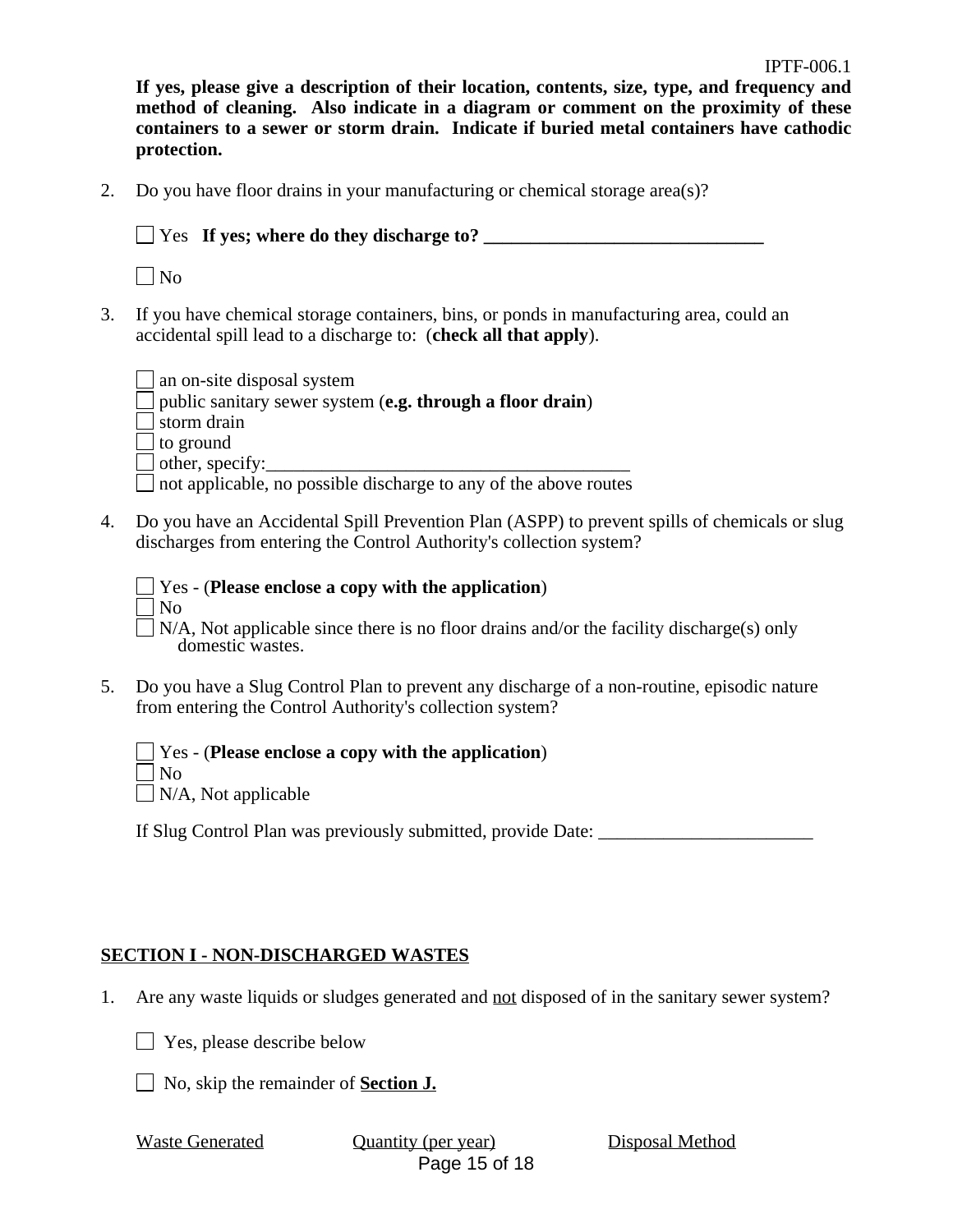2. Indicate which wastes identified above are disposed of at an off-site treatment facility and which are disposed of on-site.

\_\_\_\_\_\_\_\_\_\_\_ \_\_\_\_\_\_\_\_\_\_\_\_\_ \_\_\_\_\_\_\_\_\_\_\_\_\_\_\_\_\_\_\_

\_\_\_\_\_\_\_\_\_\_\_ \_\_\_\_\_\_\_\_\_\_\_\_\_ \_\_\_\_\_\_\_\_\_\_\_\_\_\_\_\_\_\_\_

 $\frac{1}{\sqrt{2}}$  ,  $\frac{1}{\sqrt{2}}$  ,  $\frac{1}{\sqrt{2}}$  ,  $\frac{1}{\sqrt{2}}$  ,  $\frac{1}{\sqrt{2}}$  ,  $\frac{1}{\sqrt{2}}$  ,  $\frac{1}{\sqrt{2}}$  ,  $\frac{1}{\sqrt{2}}$  ,  $\frac{1}{\sqrt{2}}$  ,  $\frac{1}{\sqrt{2}}$  ,  $\frac{1}{\sqrt{2}}$  ,  $\frac{1}{\sqrt{2}}$  ,  $\frac{1}{\sqrt{2}}$  ,  $\frac{1}{\sqrt{2}}$  ,  $\frac{1}{\sqrt{2}}$ 

 $\frac{1}{\sqrt{2}}$  ,  $\frac{1}{\sqrt{2}}$  ,  $\frac{1}{\sqrt{2}}$  ,  $\frac{1}{\sqrt{2}}$  ,  $\frac{1}{\sqrt{2}}$  ,  $\frac{1}{\sqrt{2}}$  ,  $\frac{1}{\sqrt{2}}$  ,  $\frac{1}{\sqrt{2}}$  ,  $\frac{1}{\sqrt{2}}$  ,  $\frac{1}{\sqrt{2}}$  ,  $\frac{1}{\sqrt{2}}$  ,  $\frac{1}{\sqrt{2}}$  ,  $\frac{1}{\sqrt{2}}$  ,  $\frac{1}{\sqrt{2}}$  ,  $\frac{1}{\sqrt{2}}$ 

- 3. If any of your wastes are sent to an off-site centralized waste treatment facility, identify the waste and the facility.
- 4. If an outside firm removes any of the above checked wastes, state the name(s) and address(es) of all waste haulers:

|    | a.<br><u> 1990 - Johann Harry Harry Harry Harry Harry Harry Harry Harry Harry Harry Harry Harry Harry Harry Harry Harry</u> | $\mathbf b$ .                                            | <u> 1980 - Jan Barbarat, martin da shekara tshirilgan tshirilgan ma'lumot</u> |
|----|-----------------------------------------------------------------------------------------------------------------------------|----------------------------------------------------------|-------------------------------------------------------------------------------|
|    | Permit No.                                                                                                                  | Permit No.                                               |                                                                               |
| 5. |                                                                                                                             | Is hazardous waste generated or stored at your facility? |                                                                               |
|    | Yes<br>$\overline{\rm No}$                                                                                                  |                                                          |                                                                               |
|    | <b>Waste Generated</b>                                                                                                      | Description of Storage Area                              | Disposal Method                                                               |
|    |                                                                                                                             |                                                          |                                                                               |
|    |                                                                                                                             |                                                          |                                                                               |
|    |                                                                                                                             |                                                          |                                                                               |

- 6. Have you been issued any Federal, State, or local environmental permits?
	- $\Box$  Yes  $\Box$  No

**If yes, please list the permit(s):**

# **SECTION J -ENVIRONMENTAL MANAGEMENT**

1. Does your facility practice Pollution Prevention?

**If yes, explain:**

\_\_\_\_\_\_\_\_\_\_\_\_\_\_\_\_\_\_\_\_\_\_\_\_\_\_\_\_\_\_\_\_\_\_\_\_\_\_\_\_\_\_\_\_\_\_\_\_\_\_\_\_\_\_\_\_\_\_\_\_\_\_\_\_\_\_\_\_\_\_\_\_\_ \_\_\_\_\_\_\_\_\_\_\_\_\_\_\_\_\_\_\_\_\_\_\_\_\_\_\_\_\_\_\_\_\_\_\_\_\_\_\_\_\_\_\_\_\_\_\_\_\_\_\_\_\_\_\_\_\_\_\_\_\_\_\_\_\_\_\_\_\_\_\_\_\_ \_\_\_\_\_\_\_\_\_\_\_\_\_\_\_\_\_\_\_\_\_\_\_\_\_\_\_\_\_\_\_\_\_\_\_\_\_\_\_\_\_\_\_\_\_\_\_\_\_\_\_\_\_\_\_\_\_\_\_\_\_\_\_\_\_\_\_\_\_\_\_\_\_

 $\mathcal{L}_\text{max} = \mathcal{L}_\text{max} = \mathcal{L}_\text{max} = \mathcal{L}_\text{max} = \mathcal{L}_\text{max} = \mathcal{L}_\text{max} = \mathcal{L}_\text{max} = \mathcal{L}_\text{max} = \mathcal{L}_\text{max} = \mathcal{L}_\text{max} = \mathcal{L}_\text{max} = \mathcal{L}_\text{max} = \mathcal{L}_\text{max} = \mathcal{L}_\text{max} = \mathcal{L}_\text{max} = \mathcal{L}_\text{max} = \mathcal{L}_\text{max} = \mathcal{L}_\text{max} = \mathcal{$ 

\_\_\_\_\_\_\_\_\_\_\_\_\_\_\_\_\_\_\_\_\_\_\_\_\_\_\_\_\_\_\_\_\_\_\_\_\_\_\_\_\_\_\_\_\_\_\_\_\_\_\_\_\_\_\_\_\_\_\_\_\_\_\_\_\_\_\_\_\_\_\_\_\_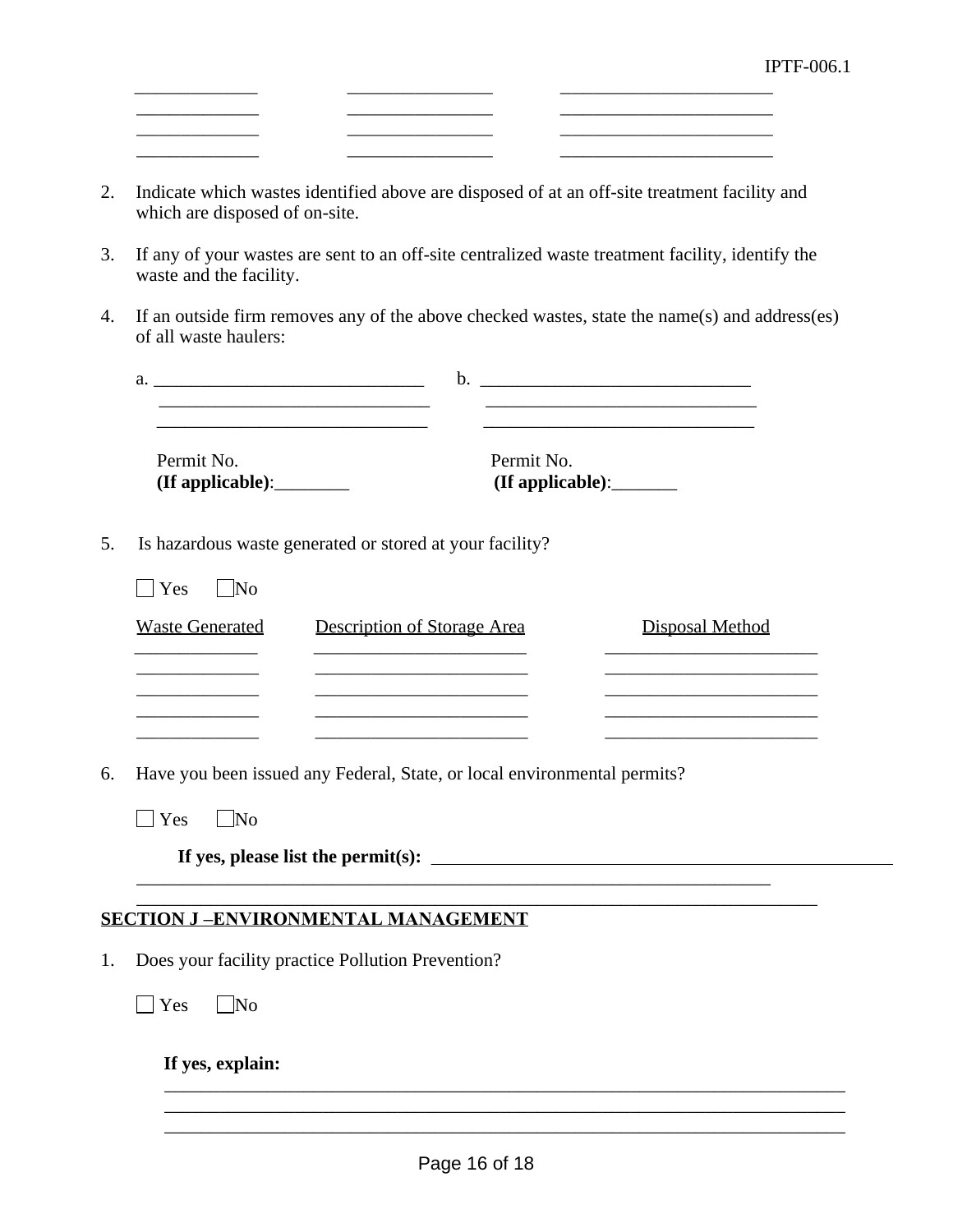2. Does your facility use recycled materials in its processes?

|    | Yes<br>$\vert$ No                                                                             |
|----|-----------------------------------------------------------------------------------------------|
|    |                                                                                               |
|    |                                                                                               |
|    |                                                                                               |
| 3. | Has less toxic, more environmentally-friendly materials been substituted for toxic materials? |
|    | $\Box$ Yes<br>$\blacksquare$ No                                                               |
|    | If yes, explain:                                                                              |
|    |                                                                                               |
|    |                                                                                               |
| 4. | Describe your facilities Environmental Management Plan:                                       |
|    |                                                                                               |
|    |                                                                                               |
|    |                                                                                               |
|    |                                                                                               |

\_\_\_\_\_\_\_\_\_\_\_\_\_\_\_\_\_\_\_\_\_\_\_\_\_\_\_\_\_\_\_\_\_\_\_\_\_\_\_\_\_\_\_\_\_\_\_\_\_\_\_\_\_\_\_\_\_\_\_\_\_\_\_\_\_\_\_\_\_\_\_\_\_

#### **SECTION K-AUTHORIZED SIGNATURES**

- 1. Are all applicable Federal, State, or local pretreatment standards and requirements being met on a consistent basis?
	- $\Box$  Yes  $\Box$  No  $\Box$  Not yet discharging

#### Authorized Representative Statement:

Page 17 of 18 *I certify under penalty of law that this document and all attachments were prepared under my direction or supervision in accordance with a system designed to assure that qualified personnel properly gather and evaluate the information submitted. Based on my inquiry of the person or persons directly responsible for gathering the information, the information submitted is, to the best of my knowledge and belief, true, accurate, and complete. I am aware that there are significant*